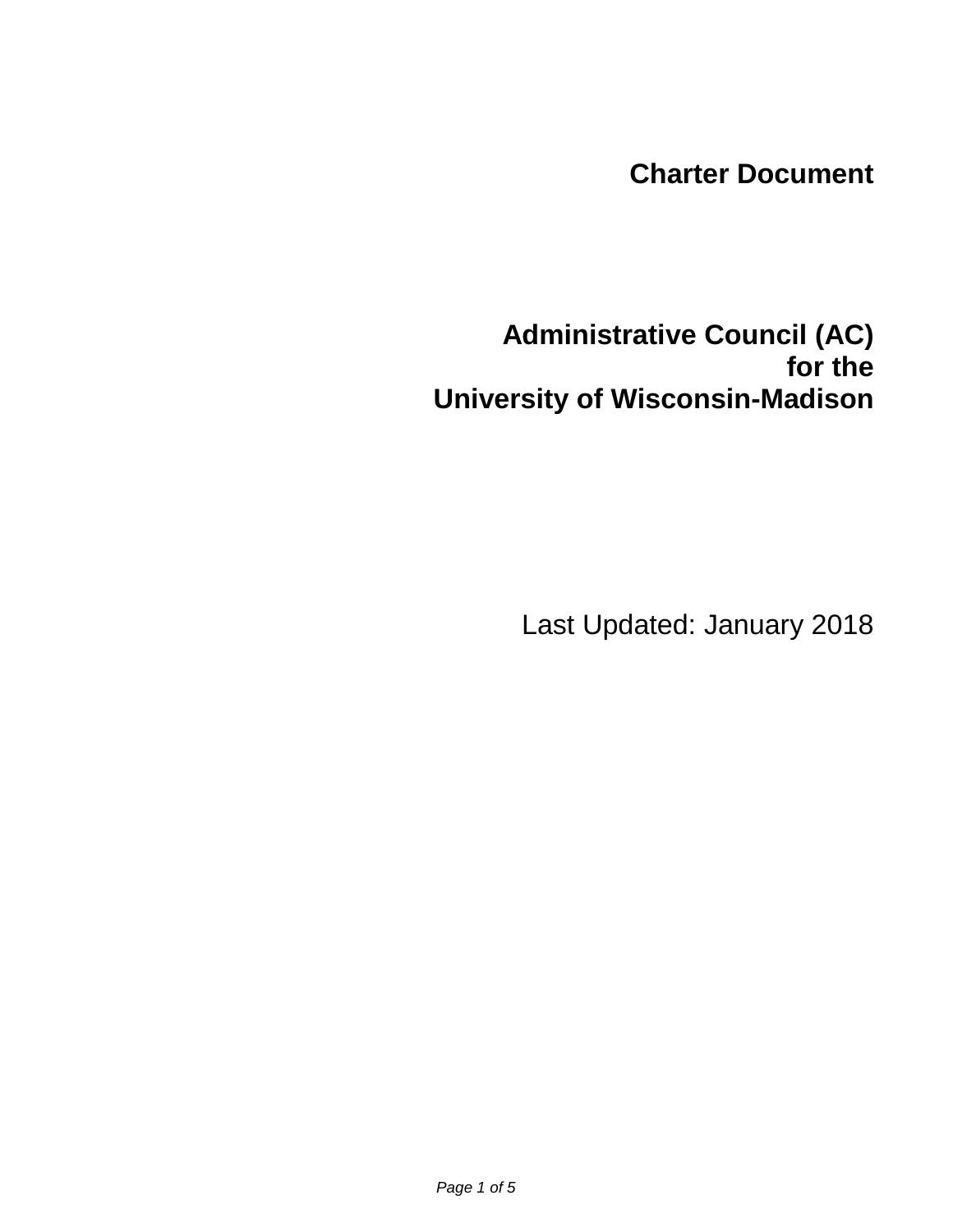### **Table of Contents**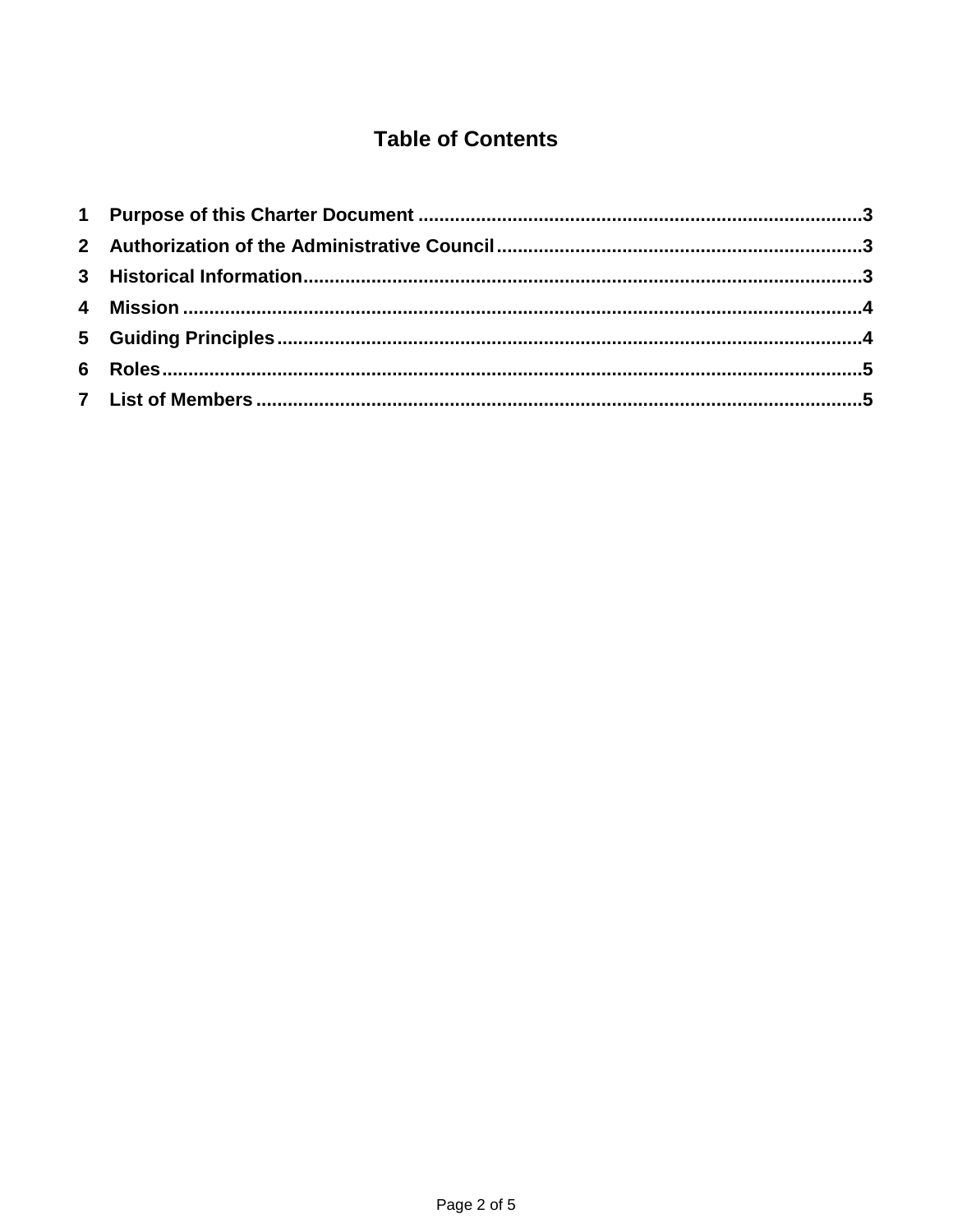### **1 Purpose of this Charter Document**

This charter defines the shared direction, guiding principles, membership, roles and responsibilities, and decision criteria for the Administrative Council (AC). This charter will be reviewed and updated annually.

### **2 Authorization of the Administrative Council**

The following individual has authorized the AC and will serve as the Executive Sponsor.

| <b>Name</b>           | Title                                                           | Role                     |
|-----------------------|-----------------------------------------------------------------|--------------------------|
| <b>Laurent Heller</b> | Vice Chancellor for Finance and<br><b>Administration (VCFA)</b> | <b>Executive Sponsor</b> |

#### **3 Historical Information**

July 2015: The Administrative Council updated the charter to increase its emphasis on strategic leadership and financial accountability.

April 2006: The Administrative Advisory Committee was renamed the Administrative Council to reflect a shared commitment for leadership in transforming administrative structures, systems, and processes to advance the campus mission and strategic direction.

April 2005: The Administrative Advisory Committee (AAC) was formed on April 2005. The purpose of the AAC was to provide support, insight, advice, analysis, expertise, and leadership to the Vice Chancellor of Finance and Administration on administrative projects and issues.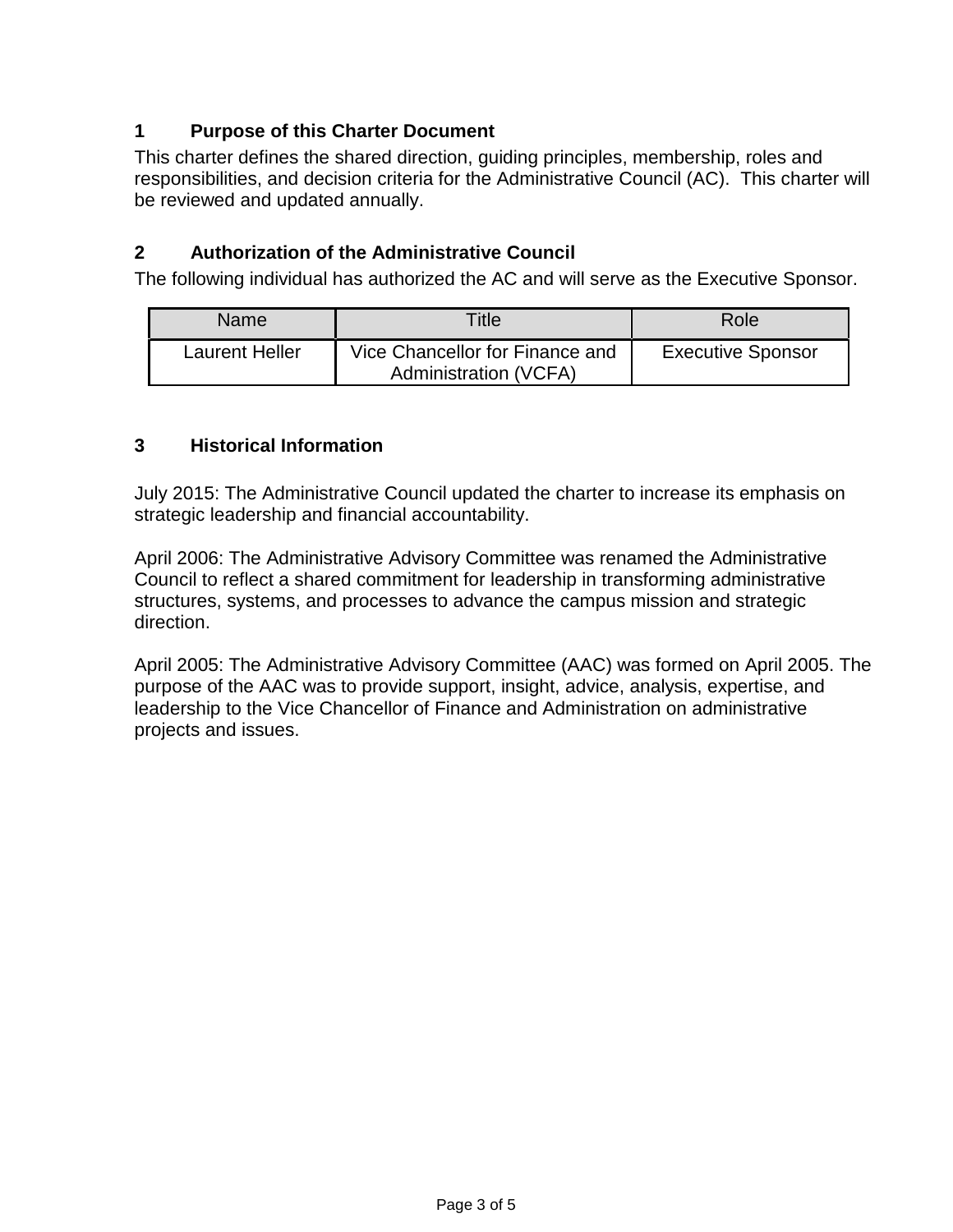#### **4 Mission**

The Administrative Council exists to strategically lead, innovate, and support the campus financial and administrative systems, policies, and processes in order to effectively and efficiently meet the campus needs in service of the broader mission of UW-Madison.

#### **5 Guiding Principles**

The Administrative Council is guided by the following beliefs, values, and philosophies:

- a. We work collaboratively to meet our collective financial and administrative needs in service of the broader mission of UW-Madison.
- b. We focus on efforts that offer the best balance of anticipated results, value to campus, and the likelihood of success.
- c. We strive to simplify, streamline, optimize, and standardize campus administrative/financial systems, processes, policies, and procedures.
- d. We hold ourselves accountable to each other and for the integrity of the processes we oversee.
- e. We recognize and accept our role as stewards of public funds who are accountable for ever-increasing levels of control, oversight, and scrutiny.
- f. We actively advocate for hiring, development, engagement and retention practices that provide the skills, competencies, education, abilities and diversity we need to perform our work and help achieve the mission of our university.
- g. We advocate for investment in technology to achieve value-added services, costeffective efficiencies, improved controls, and higher data quality.
- h. We believe form should follow function.
- i. We set goals and measure our progress through the use of baseline and ongoing metrics coupled with benchmarking.